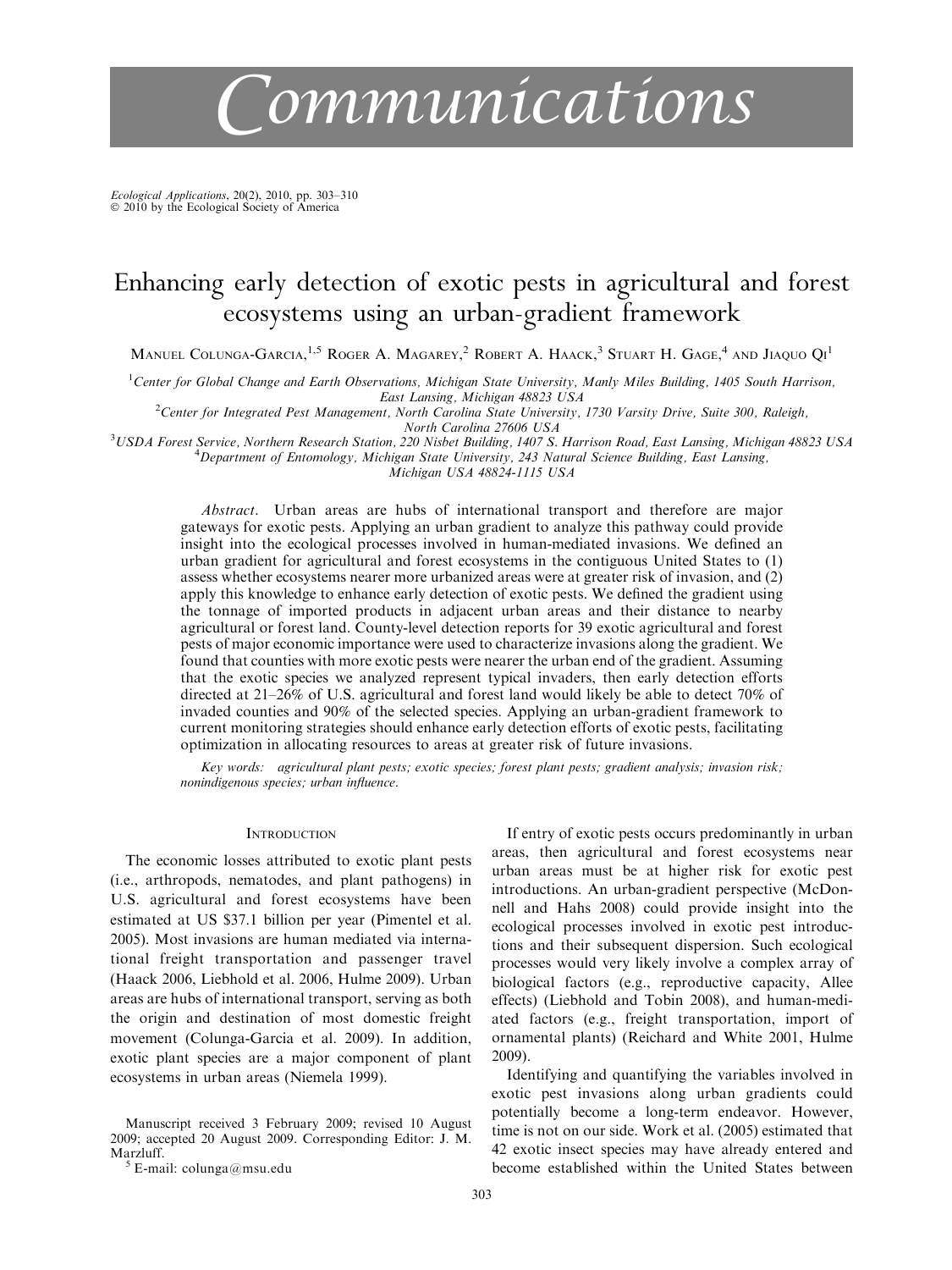1997 and 2001. Levine and D'Antonio (2003) estimated that from 2000 to 2020, 115 new insect pests and 5 new plant pathogens would become established in the United States. With this in mind, we considered that finding evidence of an urban gradient regarding plant pest invasions could justify both further research on this subject (a long-term task) as well as delimiting areas at high risk to invasion (a short-term task). The objectives of this study were (1) to assess whether ecosystems near urban areas (in relation to an urban gradient) were at greater risk of pest invasions, and (2) to apply this knowledge to enhance early detection of exotic pests.

# **METHODS**

#### Estimation of an urban gradient

To develop an urban gradient (UG), we first constructed an urban-influence index based on two assumptions regarding exotic pest invasions. First is the assumption that the factors that facilitate exotic pest introductions have greater influence in urban areas receiving larger amounts of imported products that are known to harbor invasive species. Second is the assumption that the intensity of these factors is stronger for plant ecosystems located closer to urban areas compared with areas more distant. Data sources and computation of the urban gradient for agricultural and forest ecosystems are detailed in the Appendix A. The resulting UG had 20 levels ranging from 0.5 (high urban) to 10 (low urban). By having each UG level encompass the same amount (5%) of U.S. cropland or forestland (Appendix A: Fig. A3) we avoided the issue that differences in the number of exotic pests were the result of differences in land area available for invasion. Moreover we were able to implicitly establish a null model, where each level had the same probability of being invaded.

#### Urban gradient of pest invasions

We selected 39 invasive plant pests of economic importance in the contiguous United States that were either reported by the North America Plant Protection Organization (NAPPO) or were listed in the Cooperative Agriculture Plant Survey (CAPS) national survey targets. NAPPO reports include newly introduced pests that may be of immediate or potential danger for the United States or its trade partners (FAO 2002). Because of their potential negative impact, most of these species are subject to thorough surveys by government agencies to document the extent of their presence in the United States. CAPS is a joint Federal and State pest-detection program for exotic plant pests in the United States (Magarey et al. 2009). The CAPS program targets high-priority pests that have been newly introduced into the United States or are not currently present. We compiled, to the best of our knowledge, a list of all U.S. county occurrences for each selected group of pests through July 2009. Names and criteria for the 39 selected pests and information sources are documented in the Appendix B. We counted the number of different pest species reported in each of the 20 UG levels for the two selected ecosystems. We then tested for significant associations between the number of species and UG level using Pearson correlation coefficient (r). Numbers of pest species were normalized using the  $log_{10} + 1$  transformation.

# Delimitation of high-risk zones in agricultural and forest ecosystems

To demonstrate the potential application of using an urban-gradient framework to anticipate future invasions, we proceeded to delimit high-risk zones for human-mediated invasions. We considered a high-risk zone to be agricultural or forest lands nearer to the urban end of the gradient (assuming a significant correlation between the urban gradient and the number of exotic pests). We determined ''Risk Zone A'' as that part of the U.S. cropland (or forestland) where 75% of the selected agricultural (or forest) pests were found. We also determined ''Risk Zone B'' as that part of the U.S. cropland (or forestland) where an additional 15% of the selected agricultural (or forest) pests were found. Both risk zones were constructed so as to include at least 75% of the counties reported for each pest. We included in the analysis only counties that had  $\geq 2$  of the 39 selected pests under the assumption that human-mediated factors facilitating the introduction of exotic pests were likely more prevalent in counties that were repeatedly invaded. Details on the methods used to determine the risk zones are provided in the Appendix C. These selection thresholds, although arbitrary, were deemed reasonable for early detection purposes. To measure the efficacy of Risk Zones A and B in detecting invasions, we overlaid all counties in the data set on the risk zones and quantified the percentage of hits (counties inside a risk zone) or misses (counties outside a risk zone). Since the chronology of county detections was not available for most exotic species, we could not fully evaluate the value of the risk zones in detecting first invasions. We quantified, however, the ratio of successes/misses (i.e., a pest was detected within a risk zone or not) and the percentage of successful detections in relation to all county records for a given exotic species.

We tested for the presence of a latitudinal effect on the number of exotic species captured within the agricultural and forest Risk Zone A (i.e., the risk zone that encompassed 75% of the exotic species detections). For each ecosystem we divided the data into 20 latitudinal classes that increased consecutively by 2 degrees. We then conducted a Pearson correlation analysis between the average latitude of each class and the number of exotic species recorded in each class. In addition, we conducted a two-step cluster analysis to identify clusters of species based on the latitudinal gradient (SPSS 2007).

#### **RESULTS**

U.S. counties that have been invaded by at least one of the 39 selected pests, and especially those that have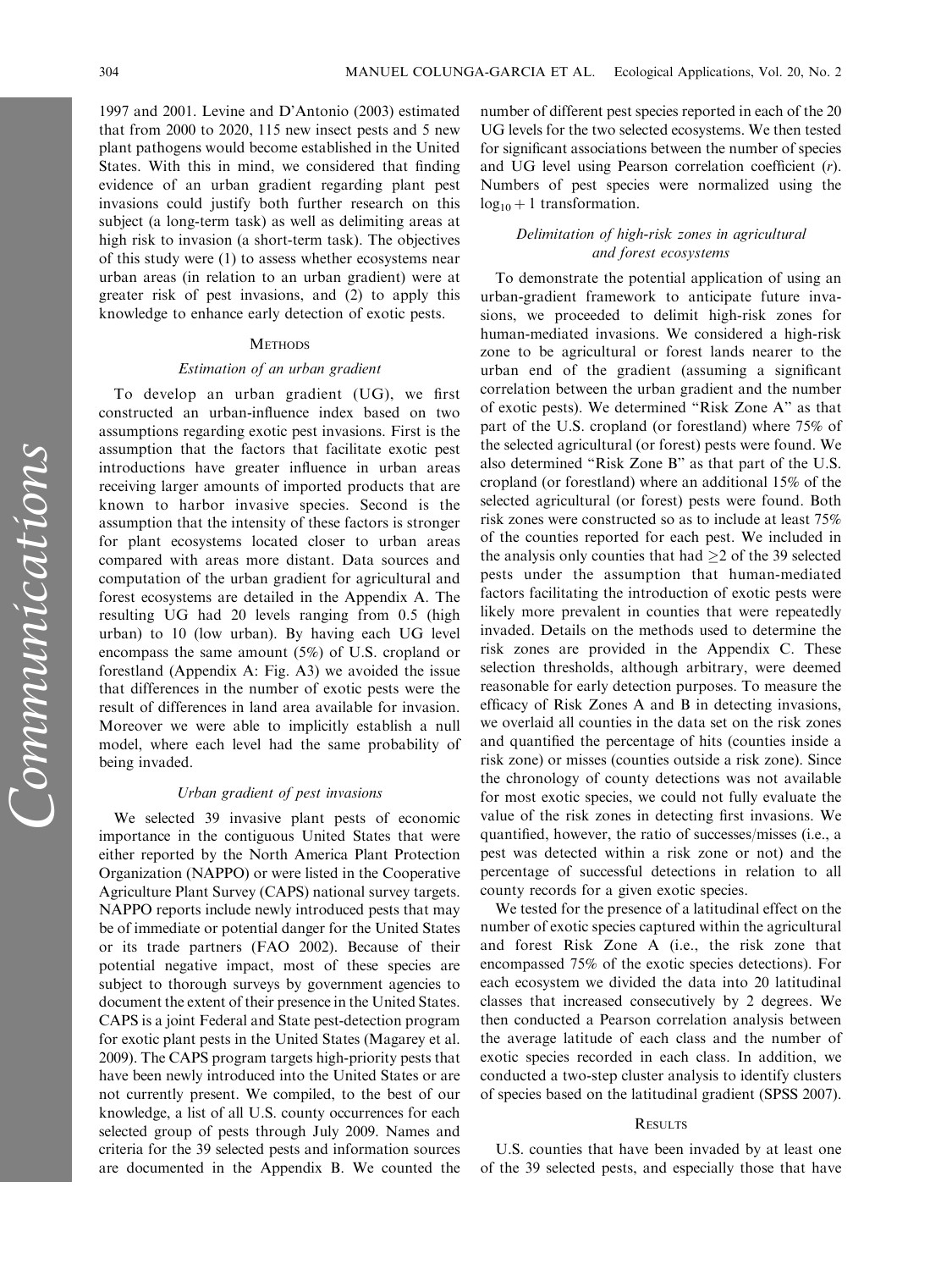

FIG. 1. (a) Distribution of 39 pests based on the positive detection reports for counties of the contiguous United States. (b) Urban areas of the contiguous United States. (c, d) Destination of imported products associated with exotic pests (c) in agricultural ecosystems and (d) in forest ecosystems, by mass  $(1000 \text{ metric tons} = 1 \text{ gigagram})$ . (e) County-based urban gradient for agricultural ecosystems and (f) for forest ecosystems. (g) Distribution of agricultural areas within two risk zones: Zone A (75% pest detection) and Zone B (an additional 15% pest detection). (h) Distribution of forest areas within the two risk zones.

been invaded by two or more pests, are predominantly located in coastal states (Fig. 1a). This finding not only reflects the fact that large urban areas are common in coastal states (Fig. 1b), but also that those urban areas are the destination of most imports associated with exotic agricultural (Fig. 1c) and forest (Fig. 1d) pests. The maps showing U.S. imports (Fig. 1c, d) indicate the likely destination of 90% of the selected imported products (see Appendix A). To provide a sense of the variability in import volume, the two upper size classes (circles) in both maps represent, respectively, the outliers and the extreme outliers based on a box-whisker plot distribution. Differences in the urban-gradient patterns between agricultural (Fig. 1e) and forest (Fig. 1f)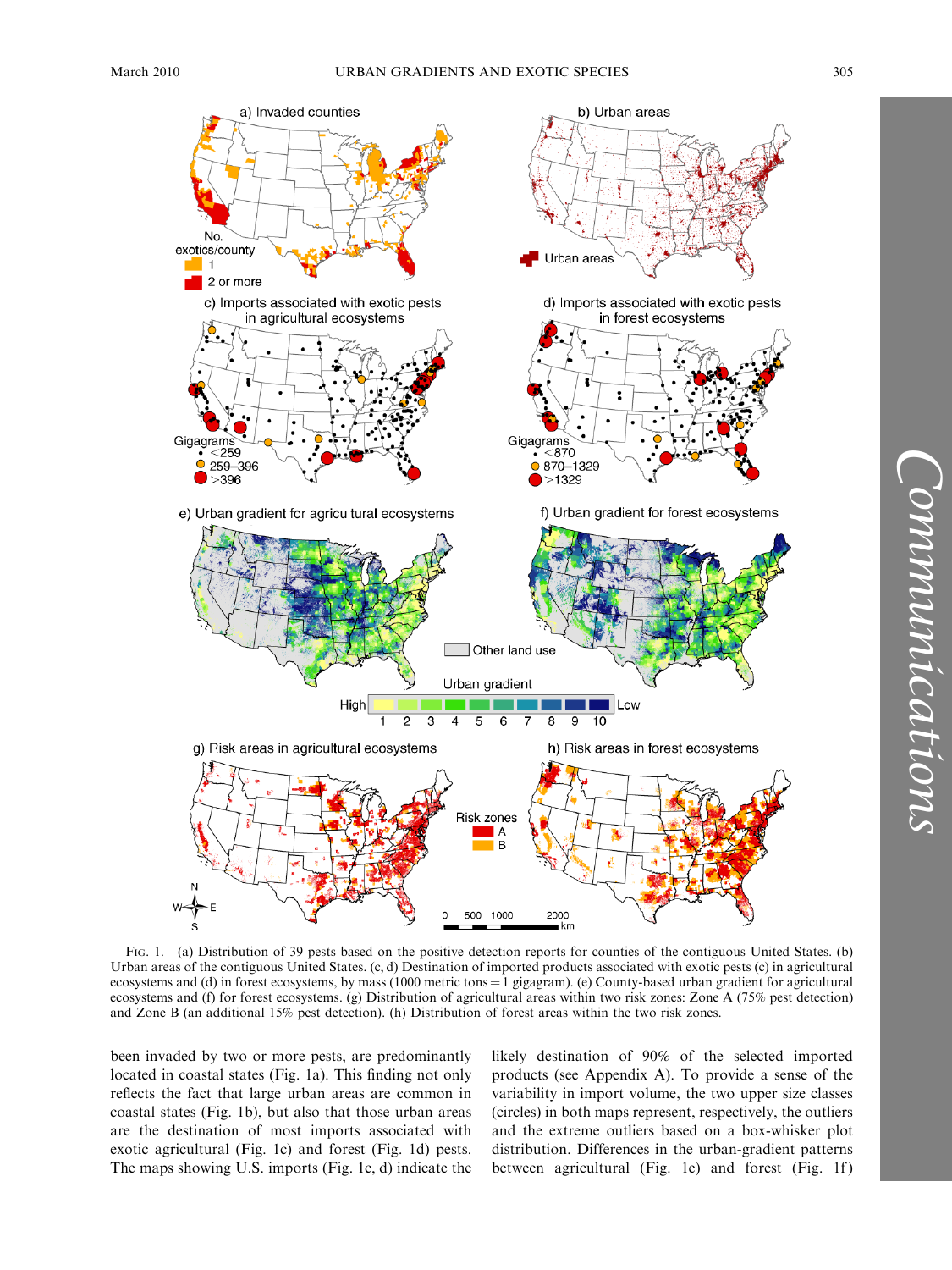TABLE 1. Summary of exotic species analyzed, organism type, their target ecosystem, latitudinal cluster, and ratio and percentage of successful detections for all reported counties in the contiguous United States for two risk zones.

|                                                                   |                   |                         |                    | Invaded counties¶, |                 |              |                 |
|-------------------------------------------------------------------|-------------------|-------------------------|--------------------|--------------------|-----------------|--------------|-----------------|
|                                                                   |                   |                         | Latitudinal        | Zone A             |                 | Zone $A + B$ |                 |
| Pest species                                                      | Organism<br>typet | Target<br>$ecosystem$ : | cluster<br>number§ | Ratio              | Percent-<br>age | Ratio        | Percent-<br>age |
| Asian gypsy moth, Lymantria dispar                                | I                 | $\mathbf{F}$            | $\mathfrak{2}$     | 7/0                | 100             | 7/0          | 100             |
| Asian longhorned beetle, Anoplophora glabripennis                 | I                 | $\mathbf F$             | $\mathfrak{2}$     | 12/0               | 100             | 12/0         | 100             |
| Asiatic citrus psyllid, Diaphorina citri                          | I                 | A                       | $\mathbf{1}$       | 37/22              | 63              | 42/17        | 71              |
| Brown marmorated stink bug, Halyomorpha halys                     | Ī                 | B <sub>a</sub>          | 2, 3               | 42/8               | 84              | 44/6         | 88              |
| Chilli thrips, Scirtothrips dorsalis                              | I                 | A                       | 1                  | 26/6               | 81              | 27/5         | 84              |
| Chinese longhorned beetle, Hesperophanes campestris               | I                 | B                       | 1, 2               | 1/0                | 100             | 1/0          | 100             |
| Chrysanthemum white rust, Puccinia horiana                        | F                 | А                       | 2                  | 43/9               | 83              | 46/6         | 88              |
| Citrus greening, 'Candidatus Liberibacter asiaticus'              | B                 | A                       | 1                  | 32/8               | 80              | 33/7         | 83              |
| Citrus longhorned beetle, Anoplophora chinensis                   | I                 | B                       | 1, 2               | 2/0                | 100             | 2/0          | 100             |
| Emerald ash borer, Agrilus planipennis                            | I                 | $\mathbf F$             | 4                  | 101/84             | 55              | 148/37       | 80              |
| European hardwood ambrosia beetle, Trypodendron<br>domesticum     | T                 | F                       |                    | 0/1                | $\theta$        | 0/1          | $\theta$        |
| European shot-hole borer, <i>Xyleborus similis</i>                | I                 | F                       | $\mathbf{1}$       | 1/0                | 100             | 1/0          | 100             |
| False codling moth, Thaumatotibia leucotreta                      | I                 | B                       | 2,1                | 1/0                | 100             | 1/0          | 100             |
| Fruit tree tortrix, Archips podana                                | I                 | B                       |                    | 0/1                | $\mathbf{0}$    | 0/1          | $\mathbf{0}$    |
| Geranium southern bacterial wilt, Ralstonia<br>solanacearum R3 B2 | B                 | A                       | 2                  | 9/2                | 82              | 10/1         | 91              |
| Gladiolus rust, <i>Uromyces transversalis</i>                     | F                 | A                       | 1                  | 5/1                | 83              | 5/1          | 83              |
| Golden nematode, Globodera rostochiensis                          | N                 | A                       | $\mathfrak{2}$     | 8/1                | 89              | 8/1          | 89              |
| Guava fruit fly, Bactrocera correcta                              | I                 | A                       | $\mathbf{1}$       | 7/0                | 100             | 7/0          | 100             |
| Japanese cedar longhorned beetle, Callidiellum<br>rufipenne       | I                 | F                       | 3                  | 17/1               | 94              | 18/0         | 100             |
| Light brown apple moth, Epiphyas postvittana                      | I                 | $B_f$                   | 2, 2               | 9/6                | 60              | 12/3         | 80              |
| Lobate lac scale, Paratachardina pseudolobata                     | I                 | F                       | 1                  | 10/0               | 100             | 10/0         | 100             |
| Medfly, Ceratitis capitata                                        | I                 | А                       | $\mathbf{1}$       | 7/0                | 100             | 7/0          | 100             |
| Mediterranean pine engraver, Orthotomicus erosus                  | I                 | F                       | 1                  | 1/9                | 10              | 6/4          | 60              |
| Mexican fruit fly, Anastrepha ludens                              | I                 | A                       | 1                  | 6/3                | 67              | 7/2          | 78              |
| Oriental fruit fly, Bactrocera dorsalis                           | I                 | A                       | 1                  | 12/1               | 92              | 13/0         | 100             |
| Pale potato-cyst nematode, Globodera pallida                      | N                 | A                       | 2                  | 1/1                | 50              | 1/1          | 50              |
| Panicle rice mite, Steneotarsonemus spinki                        | М                 | A                       | 1                  | 4/1                | 80              | 4/1          | 80              |
| Peach fruit fly, Bactrocera zonata                                | Ι                 | A                       | $\mathbf{1}$       | 2/0                | 100             | 2/0          | 100             |
| Pink hibiscus mealybug, Maconellicoccus hirsutus                  | Ι                 | B <sub>a</sub>          | 2, 1               | 32/8               | 80              | 32/8         | 80              |
| Plum pox virus, PPV                                               | V                 | A                       | $\mathfrak{2}$     | 4/1                | 80              | 4/1          | 80              |
| Red palm mite, Raoiella indica                                    | M                 | F                       | $\mathbf{1}$       | 5/0                | 100             | 5/0          | 100             |
| Redhaired pine bark beetle, Hylurgus ligniperda                   | I                 | F                       | $\overline{c}$     | 10/0               | 100             | 10/0         | 100             |
| Sirex woodwasp, Sirex noctilio                                    | L                 | F                       | 3                  | 19/22              | 46              | 34/7         | 83              |
| Soybean rust, Phakopsora pachyrhizi                               | F                 | A                       | $\mathbf{1}$       | 11/11              | 50              | 11/11        | 50              |
| Striped snail, Cernuella virgata                                  | S                 | А                       | $\mathfrak{2}$     | 1/0                | 100             | 1/0          | 100             |
| Sudden oak death, Phytophthora ramorum                            | F                 | F                       | $\overline{c}$     | 37/17              | 69              | 44/10        | 81              |
| Swede midge, Contarinia nasturtii                                 | L                 | A                       | $\overline{2}$     | 19/9               | 68              | 23/5         | 82              |
| Tomato yellow leaf curl, TYLCV                                    | V                 | A                       |                    | 0/1                | $\mathbf{0}$    | 0/1          | $\mathbf{0}$    |
| Yellow-horned horntail, Urocerus gigas flavicornis                | I                 | F                       |                    | 0/1                | $\mathbf{0}$    | 0/1          | $\mathbf{0}$    |
| Total                                                             |                   |                         |                    | 541/235            | 70              | 638/138      | 82              |

- Key to abbreviations: B, bacterium; F, fungus; I, Insect; M, mite; N, nematode; S, snail; V, virus.

 $\ddagger$  Key to abbreviations: A, agricultural ecosystems; F, forest ecosystems; B, both; B<sub>a</sub>, county detection was higher in agricultural ecosystems; B<sub>f</sub>, county detection was higher in forest ecosystems.

§ Latitudinal clusters. Two clusters for agricultural ecosystems (1, 30.3° N; 2, 41.1° N) and four clusters for forest ecosystems (1,  $28.7^\circ$  N; 2, 39.9° N; 3, 40.9° N; 4, 41.2° N). Only organisms detected in the risk zones were considered; thus the tomato yellow leaf curl and the yellow-horned horntail were excluded from cluster analysis. If the organism is found in both ecosystems, then the first number refers to the agricultural cluster.

 $\blacksquare$  Definitions: Ratio = successes/misses (i.e., a pest was detected within a risk zone or not); Percentage = (successes/total counties reported)  $\times$  100.

|| Definitions: Risk zone A, detection of 75% of pests; risk zones  $A + B$ , detection of 90% of pests (see Fig. 2b, c).

ecosystems depended on the availability of each type of land cover, how close these areas were to urban areas within each county, and the amount of imports as well as their final destination.

#### Urban gradient of invasions

Overall, one or more of the 39 selected exotic pests (Appendix B) were found in 504 counties in 36 of the 48

contiguous U.S. states. There were 357 counties with just one of the selected exotic pests, and 147 counties with two or more of the selected pests. Descriptive statistics for the number of exotic pests per county were: mean = 1.5 pests, median = 1 pest, and range =  $1-9$  pests. Of the 39 selected pests, 19 were agricultural pests, 13 were pests of forest or ornamental trees, and seven species were pests of importance for both ecosystems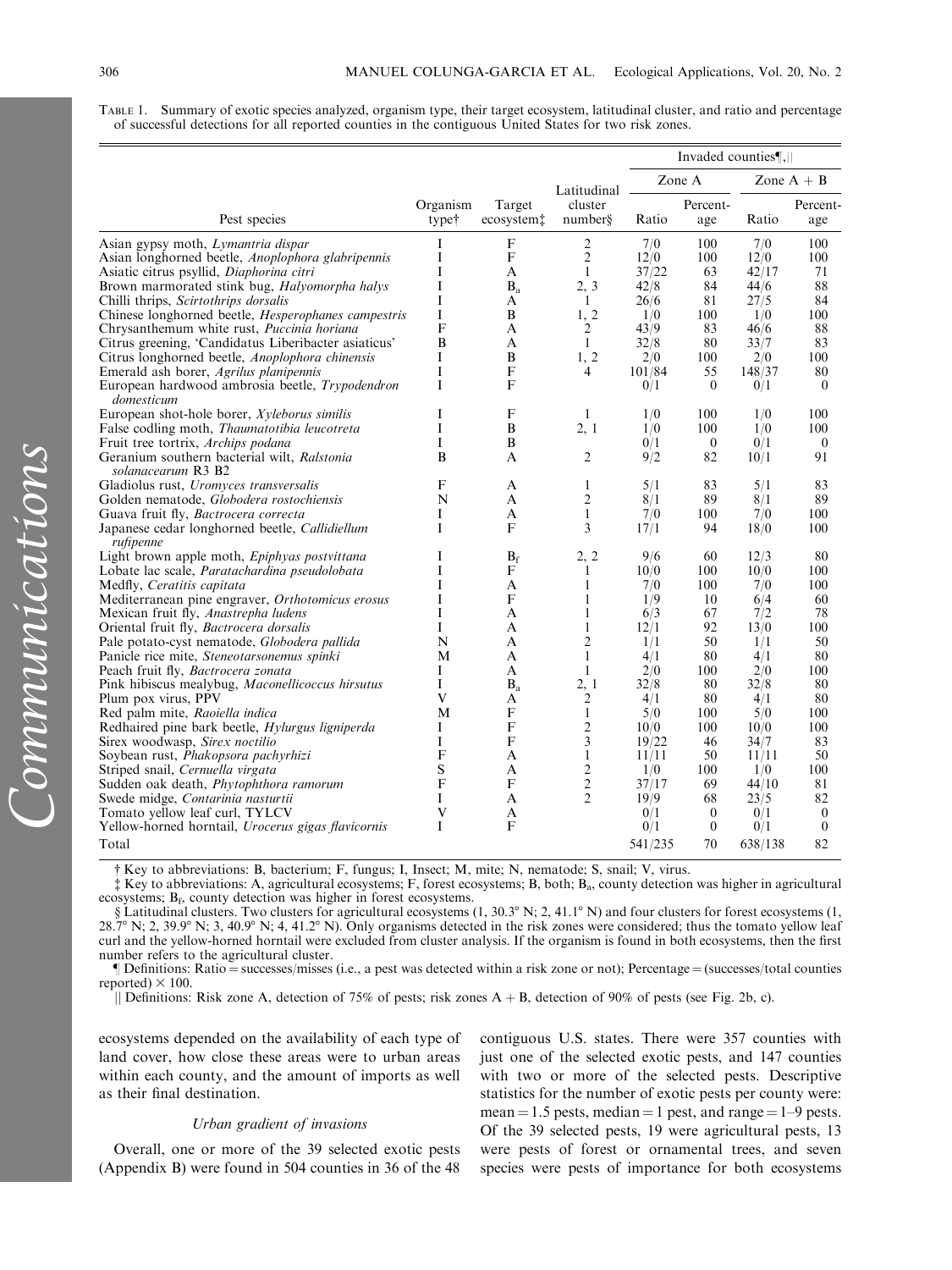

FIG. 2. (a) Number of exotic agricultural and forest pests (of 39 selected pests) along an urban–rural gradient. (b) Delimitation of risk zones for invasions based on the cumulative detection of 75% (Risk Zone A) and an additional 15% (Risk Zone B) of exotic agricultural pests. Pest values represent the third quartile (or the maximum value if less than four counties reported) of all counties reported for a specific pest. (c) Delimitation of risk zones for invasions based on the cumulative detection of 75% (Risk Zone A) and an additional 15% (Risk Zone B) of exotic forest pests.

(Table 1). Highly significant associations occurred between the number of exotic pests reported within each UG level and the urban end of the gradient for both agricultural  $(r = -0.9, P < 0.001)$  and forest ecosystems  $(r = -0.82, P = 0.001)$  (Fig. 2a).

# Delimitation of high-risk zones in agricultural and forest ecosystems

The curve that best fits (Kolmogorov-Smirnov  $d =$ 0.01;  $P = 1.00$ ) the relationship between the cumulative percentage of agricultural species detected ''y'' and UG "x" as a continuous variable was  $y = \frac{103.9}{1 + \frac{100}{9}}$ 12.7 $e^{-1.4x}$ ). With this model, we estimated the UG interval for Risk Zone A to be  $0 \le A \le 2.56$  and for Risk Zone B to be  $2.56 < B \le 3.23$  (Fig. 2b). For forest ecosystems, the fitted curve  $y = 113.4x/(1.1 + x)$  (d = 0.01;  $P = 1.00$ ) resulted in the UG intervals  $0 < A < 2.15$ for Risk Zone A and  $2.15 < B \le 4.23$  for Risk Zone B (Fig. 2c). Agricultural Risk Zones A and B encompassed respectively 25.6% and 6.7% of the U.S. agricultural land (Fig. 1g). Forest Risk Zone A encompassed 21.5% of the U.S. forest land (Fig. 1h), which was broadly similar to agricultural Risk Zone A. However, forest Risk Zone B covered an additional 17.2%, which is more than double the area covered by agricultural Risk Zone B. Overall, 35 of the 39 species (90%) were ''detected'' after overlaying all county reports on a combined map for both agricultural and forest Risk Zone A (Table 1). That number remained unchanged even when we added the area for Risk Zone B. Regarding the number of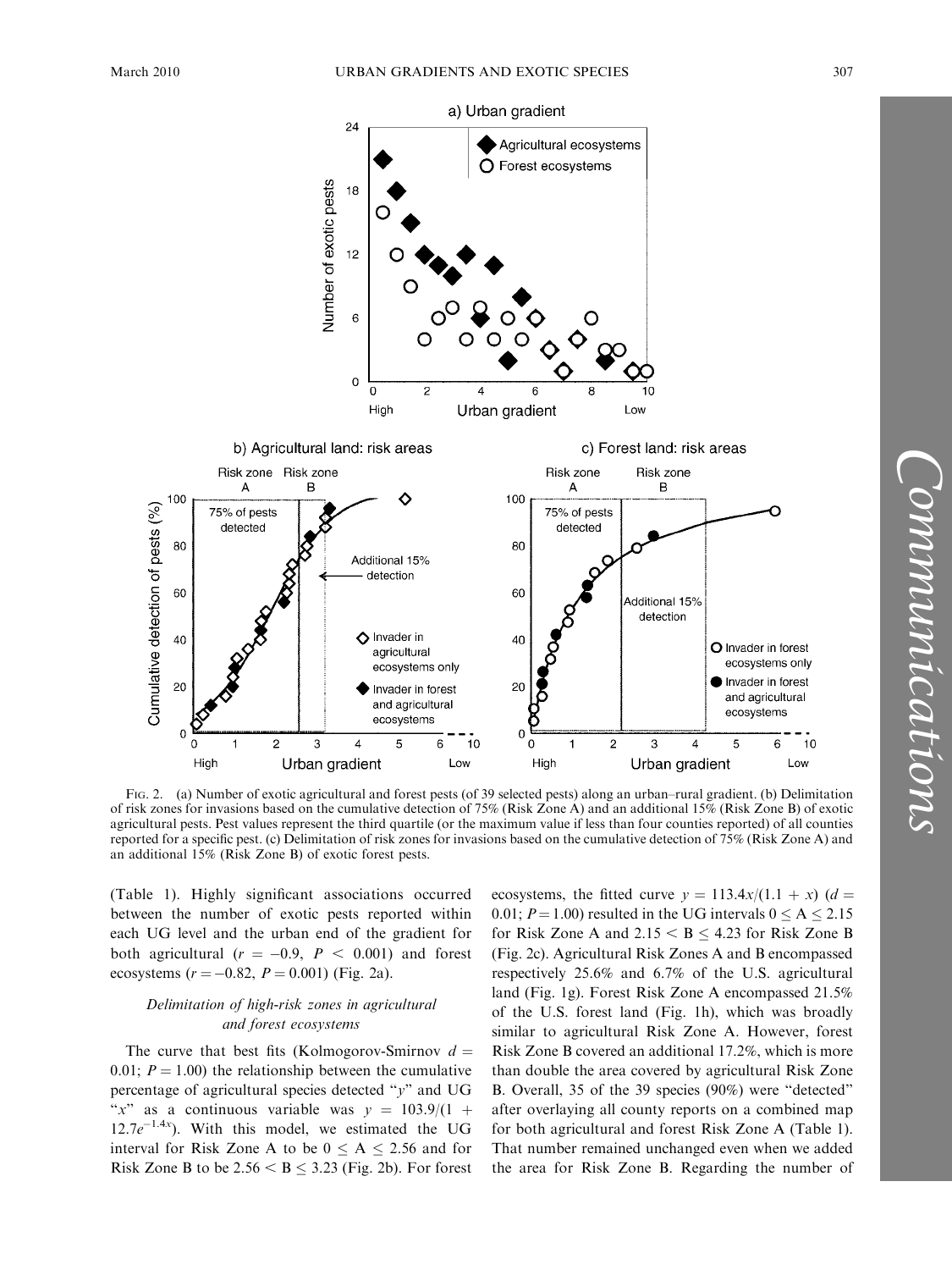counties where the pests were reported, 71% of the invaded counties (for both agricultural and forest pests) were ''detected'' within Risk Zone A and 79% were within Risk Zones A and B combined.

No significant latitudinal effect was found for the number of established pests within Risk Zone A for either the agricultural ( $r = -0.52$ ,  $P = 0.08$ ) or forest ( $r =$ 0.34,  $P = 0.27$ ) ecosystems. However, cluster analysis differentiated ''northern'' from ''southern'' pest species in the agricultural ecosystems with latitudinal centroids of  $41.1^\circ$  N and  $30.3^\circ$  N, respectively. Four groups were identified among the forest pests: one ''southern'' group (centroid  $= 28.7^\circ$  N) and three "northern" groups with centroids at 39.9 $^{\circ}$  N, 40.9 $^{\circ}$  N, and 41.2 $^{\circ}$  N.

#### **DISCUSSION**

The strong associations found between higher numbers of exotic pest occurrences and the urban end of the urban gradient demonstrate the important role that humans play in pest introductions as well as their likely dispersion. The differences noted between agricultural and forest ecosystems in the distribution of individual pest species along the urban gradient indicated that factors driving invasions vary in their zone of influence away from the urban end of the gradient. For example, although the size of Risk Zone A was similar between the agricultural and forest ecosystems, the size of Risk Zone B was much larger for forest ecosystems (Fig. 2b, c). This means that the initial introduction of some exotic forest species occurs further from the urban end of the gradient compared with agricultural pests. The factors behind these patterns needs to be investigated and elucidated if early detection efforts are going to be implemented effectively. Exurban development has the potential to bring infested material directly to the core of sensitive ecosystems (Hansen et al. 2005). Similarly, recreational travel can move infested plant material, such as firewood, into rural areas, including campgrounds and national parks (Haack et al. 2008) (the role of these two factors, however, is more commonly associated with dispersing organisms after they have been introduced elsewhere).

When we initially conducted the latitudinal analysis, we were expecting to find a large number of species in the southern United States as a result of benign climatic conditions favoring pest establishment. As described in Results (above) however, no significant differences were found in terms of number of established species, but differences did exist between the types of species that established at different latitudes. Therefore, determining which species to target in monitoring efforts is just as important as delimiting the monitoring zones.

Further refinement in the methodology to characterize urban gradients is needed. We used the county as the unit of analysis because of the availability of public pest records at that scale. Although the index calculations only took into account the area of crop land or forest land within a county (Appendix A: Fig. A1), the shape

of some western counties made it difficult to accurately characterize their urban gradient. Counties in the eastern United States are fairly regular in shape and size and thus were better characterized by our urban gradient. Nevertheless, our approach proved useful to identify critical areas of concern for invasive plant pests. Future research that focuses on high-risk regions could use point-based records of invasive pests if available (i.e., from individual traps). Finer sampling resolution would allow the use of a more elaborate urban gradient based on landscape measurements (Alberti et al. 2001) to provide better insight on the dynamics of humanmediated invasions.

There is clearly a need for further research to more fully understand the ecological processes that facilitate the introduction and subsequent dispersion of exotic plant pests in agricultural and forest ecosystems. The patterns observed in the present study, however, strongly suggest that an urban-gradient framework can be applied to enhance early detections of exotic pests. Inspections at U.S. ports of entry are the first line of defense against exotic pests (Plant Protection and Quarantine 2007). However, because of the sheer volume of imports,  $\langle 2\% \rangle$  of U.S. imports are actually inspected (NRC 2002). When exotic pests bypass port inspections and gain access to agricultural or forest ecosystems, early detection becomes the second line of defense (Wheeler and Hoebeke 2001; Magarey et al. 2009). These survey efforts, however, are full of challenges because of the myriad of potential pests, host plants, and large land areas involved.

Our risk-zone analyses (Figs. 1g, h and 2b, c) showed the potential to prioritize surveillance of agricultural and forest areas based on the association between recent pest invasions and the urban gradient. Such prioritization would facilitate optimum resource allocation in national monitoring programs for exotic plant pests. Although Risk Zone A encompassed 21% of the U.S. forest land and 26% of the U.S. agricultural land, it accounted for 70% of the invaded counties and 90% of the 39 selected pest species. In applying a risk-zone framework, however, three issues must be kept on mind. First, the suggested approach is designed as a tool to gain time while improving our understanding of the invasion process. Such an approach should be continuously updated, or replaced, as new knowledge becomes available. Second, our urban-gradient analysis focused on human-mediated invasions of recently introduced plant pests. For early detection purposes, further analyses are required to investigate the relationship of the urban gradient with those invasive pests that are already established in large portions of the United States (e.g., the European gypsy moth, Lymantria dispar) or with exotic plants. Serious thought about collection bias should also be considered (i.e., the association with urban centers is an artifact of higher reporting in more populated areas). To reduce the risk for such bias in our analysis, we focused on pest species where concerted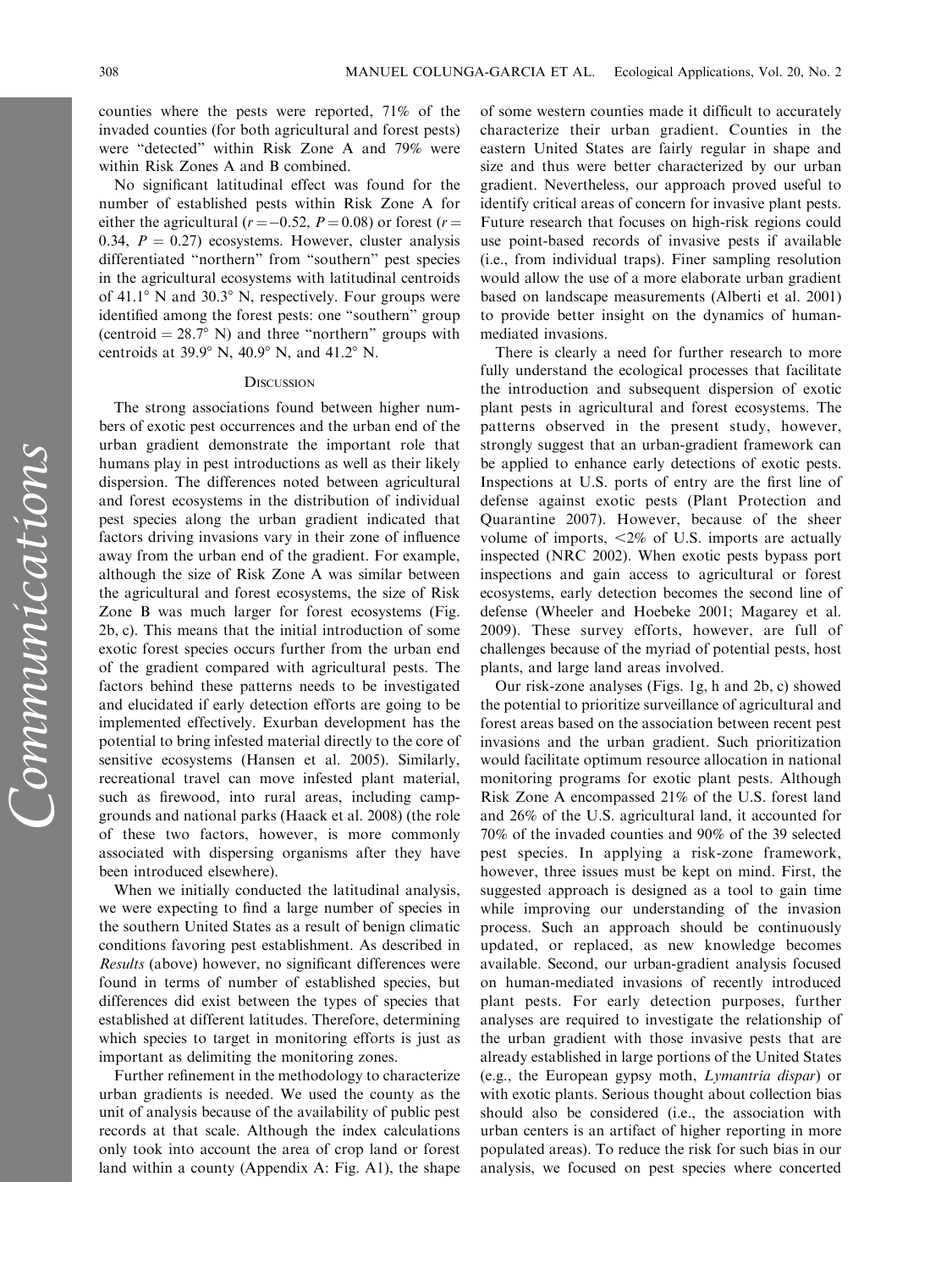efforts were made by federal and state agencies to conduct regional or national surveys. And third, when prioritizing survey efforts it should be kept in mind that 10% of the pests species that we analyzed were not detected within Risk Zones A and B (Table 1), suggesting the need for some type of survey outside our proposed risk zones.

Our rationale to delimit risk zones (Fig. 2b, c) assumed that the set of exotic pests selected represented a good profile of future threats. Nevertheless, such a rationale is still a working hypothesis that requires further testing. This is the kind of hypothesis, however, that can only be corroborated through careful documentation of future invasions, which can be a costly endeavor given the potential impact and expense of control efforts for certain pests. We propose that our assumptions and findings merit further analysis, especially by federal and state agencies involved in pestdetection programs. These agencies may have access to more specific data on interceptions and pathways that can be analyzed in the context of an urban gradient.

It is important to consider that not all positive associations between invasions and the urban end of the gradient imply a causal relationship with urban areas. In some cases, the association may result from population centers in coastal areas being located in the direct path of atmospheric events such as storms or hurricanes (southeastern United States). For example, soybean rust, a pathogen that entered the United States via atmospheric pathways (Isard et al. 2005), was encompassed by our agricultural risk zones (Table 1). Nevertheless, early detection strategies can still take advantage of the urban-gradient association to design sampling efforts for exotic pests in such regions.

If agricultural and forest areas at the urban end of the urban–rural gradient are at greater risk of invasion, as our findings suggest, then monitoring efforts required to detect future invasions face many challenges. For example, urban and nearby ecosystems tend to be highly fragmented with many ownerships involved, and with many plant species present, which are often on private property. Investigating ways to better involve public participation in monitoring efforts will be a worthwhile investment and perhaps one of the best strategies to provide an economical and efficient solution for early detection of exotic invasive pests.

#### **ACKNOWLEDGMENTS**

We thank Laura Bix, Gibbs Smith, and Robert Griffin for reviewing this manuscript. We also thank two anonymous reviewers for their suggestions to improve this manuscript. This work was supported by the USDA/CSREES/Plant Biosecurity Program grant 2006-55605-16658.

#### LITERATURE CITED

Alberti, M., E. Botsford, and A. Cohen. 2001. Quantifying the urban gradient: linking urban planning and ecology. Pages 89– 116 in J. M. Marzluff, R. Bowman, and R. Donnelly, editors. Avian ecology and conservation in an urbanizing world. Kluwer Academic Publishers, Norwell, Massachuetts, USA.

- Colunga-Garcia, M., R. A. Haack, and A. O. Adelaja. 2009. Freight transportation and the potential for invasions of exotic insects in urban and periurban forests of the United States. Journal of Economic Entomology 102:237–246.
- FAO [Food and Agriculture Organization]. 2002. International standards for phytosanitary measures. ISPM number 17, Pest reporting. Secretariat of the International Plant Protection Convention, Food and Agriculture Organization of the United Nations, Rome, Italy.
- Haack, R. A. 2006. Exotic bark- and wood-boring Coleoptera in the United States: recent establishments and interceptions. Canadian Journal of Forest Research 36:269–288.
- Haack, R. A., T. R. Petrice, and A. C. Wiedenhoeft. 2008. What is inside the firewood confiscated at the Mackinac Bridge? Newsletter of the Michigan Entomological Society 53:43.
- Hansen, A. J., R. L. Knight, J. M. Marzluff, S. Powell, K. Brown, P. H. Gude, and K. Jones. 2005. Effects of exurban development on biodiversity: patterns, mechanisms, and research needs. Ecological Applications 15:1893–1905.
- Hulme, P. E. 2009. Trade, transport and trouble: managing invasive species pathways in an era of globalization. Journal of Applied Ecology 46:10–18.
- Isard, S. A., S. H. Gage, P. Comtois, and J. M. Russo. 2005. Principles of the atmospheric pathway for invasive species applied to soybean rust. BioScience 55:851–861.
- Levine, J. M., and C. M. D'Antonio. 2003. Forecasting biological invasions with increasing international trade. Conservation Biology 17:322–326.
- Liebhold, A. M., and P. C. Tobin. 2008. Population ecology of insect invasions and their management. Annual Review of Entomology 53:387–408.
- Liebhold, A. M., T. T. Work, D. G. McCullough, and J. F. Cavey. 2006. Airline baggage as a pathway for alien insect species invading the United States. Conservation Biology 52: 48–54.
- Magarey, R. D., M. Colunga-Garcia, and D. A. Fieselmann. 2009. Plant biosecurity in the United States: roles, responsibilities and information needs. BioScience 59:875–884.
- McDonnell, M. J., and A. K. Hahs. 2008. The use of gradient analysis studies in advancing our understanding of the ecology of urbanizing landscapes: current status and future directions. Landscape Ecology 23:1143–1155.
- NRC [National Research Council]. 2002. Predicting invasions of nonindigenous plants and plant pests. National Academy Press, Washington, D.C., USA.
- Pimentel, D., R. Zuniga, and D. Morrison. 2005. Update on the environmental and economic costs associated with alieninvasive species in the United States. Ecological Economics 52:273–288.
- Plant Protection and Quarantine. 2007. Manual for agricultural clearance. U.S. Department of Agriculture, Animal and Plant Health Inspection Service, Plant Protection and Quarantine, Riverdale, Maryland, USA. (http://www.aphis.usda.gov/ import\_export/plants/manuals/prts/downloads/mac.pdfi
- Reichard, S. H., and P. White. 2001. Horticulture as a pathway of invasive plant introductions in the United States. BioScience 51:103–113.
- SPSS. 2007. SPSS for Windows, version 16. SPSS, Chicago, Illinois, USA.
- Wheeler, A. G., and E. R. Hoebeke. 2001. A history of adventive insects in North America: their pathways of entry and programs of entry and programs for their detection. Pages 3–15 in USDA-APHIS-CPHST. Detecting and monitoring of invasive species. Proceedings of the Plant Health Conference 2000, 24 –25 October 2000, Raleigh, North Carolina, USA.
- Work, T. T., D. G. McCullough, J. F. Cavey, and R. Komsa. editors 2005. Arrival rate of nonindigenous insect species into the United States through foreign trade. Biological Invasions 7:323–332.